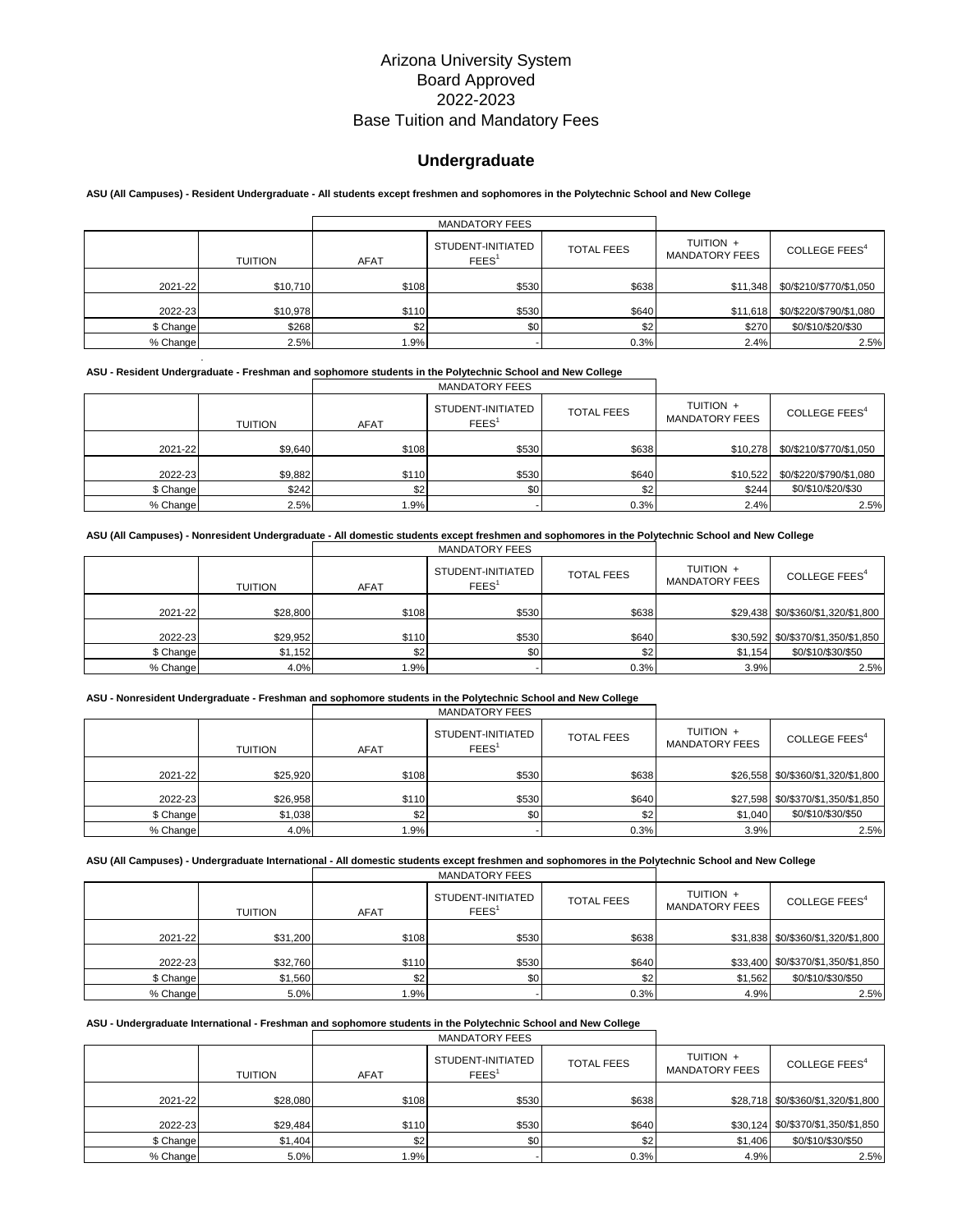# **Undergraduate**

**ASU Colleges at Lake Havasu City - Resident Undergraduate**

|           |         |             | <b>MANDATORY FEES</b>                  |                   |                                    |                           |
|-----------|---------|-------------|----------------------------------------|-------------------|------------------------------------|---------------------------|
|           | TUITION | <b>AFAT</b> | STUDENT-INITIATED<br>FEES <sup>2</sup> | <b>TOTAL FEES</b> | TUITION +<br><b>MANDATORY FEES</b> | COLLEGE FEES <sup>4</sup> |
| 2021-22   | \$6.426 | \$108       | \$70                                   | \$178             | \$6,604                            | \$0/\$210/\$770/\$1,050   |
| 2022-23   | \$6,588 | \$110       | \$70                                   | \$180             | \$6,768                            | \$0/\$220/\$790/\$1,080   |
| \$ Change | \$162   | \$2         | \$0                                    | \$2               | \$164                              | \$0/\$10/\$20/\$30        |
| % Change  | 2.5%    | 1.9%        |                                        | 1.1%              | 2.5%                               | 2.5%                      |

### **ASU Colleges at Lake Havasu City - Nonresident Undergraduate**

|           |          |             | <b>MANDATORY FEES</b>                  |                   |                                    |                                    |
|-----------|----------|-------------|----------------------------------------|-------------------|------------------------------------|------------------------------------|
|           | TUITION  | <b>AFAT</b> | STUDENT-INITIATED<br>FEES <sup>2</sup> | <b>TOTAL FEES</b> | TUITION +<br><b>MANDATORY FEES</b> | COLLEGE FEES <sup>4</sup>          |
| 2021-22   | \$10,368 | \$108       | \$70                                   | \$178             |                                    | \$10,546 \$0/\$360/\$1,320/\$1,800 |
| 2022-23   | \$10,784 | \$110       | \$70                                   | \$180             |                                    | \$10,964 \$0/\$370/\$1,350/\$1,850 |
| \$ Change | \$416    | \$2         | \$0                                    | \$2               | \$418                              | \$0/\$10/\$30/\$50                 |
| % Change  | 4.0%     | 1.9%        |                                        | 1.1%              | 4.0%                               | 2.5%                               |

#### **ASU Rural Community College Based Programs<sup>3</sup> - Undergraduate**

|           |         |             | <b>MANDATORY FEES</b>                  |                   |                                    |                           |
|-----------|---------|-------------|----------------------------------------|-------------------|------------------------------------|---------------------------|
|           | TUITION | <b>AFAT</b> | STUDENT-INITIATED<br>FEES <sup>2</sup> | <b>TOTAL FEES</b> | TUITION +<br><b>MANDATORY FEES</b> | COLLEGE FEES <sup>4</sup> |
| 2021-22   | \$6,426 | \$108       | \$70                                   | \$178             | \$6,604                            | \$0/\$210/\$770/\$1,050   |
| 2022-23   | \$6,588 | \$110       | \$70                                   | \$180             | \$6,768                            | \$0/\$220/\$790/\$1,080   |
| \$ Change | \$162   | \$2         | \$0 <sub>1</sub>                       | \$2               | \$164                              | \$0/\$10/\$20/\$30        |
| % Change  | 2.5%    | 1.9%        |                                        | 1.1%              | 2.5%                               | 2.5%                      |

<sup>1</sup> FY23 Student-Initiated Fees consist of the following: Student Recreation Center fee of \$50; Student Programs Fee of \$70; Student Service Facility fee of \$150; Health & Wellness fee of \$110; and Student Athletics fee of \$150.

<sup>2</sup> ASU Colleges at Lake Havasu City and ASU Rural Community College Based Programs pay the Student Programs Fee of \$70.

<sup>3</sup> The Rural Community College Based Program rate pertains to community college locations based outside Maricopa, Pima, and Mohave counties. All undergraduate students in this program are charged the same rate.

4 FY23 Undergraduate College Fees for campus immersion students reflect the same percentage increase from FY22 as campus immersion resident tuition, rounded to the nearest \$10.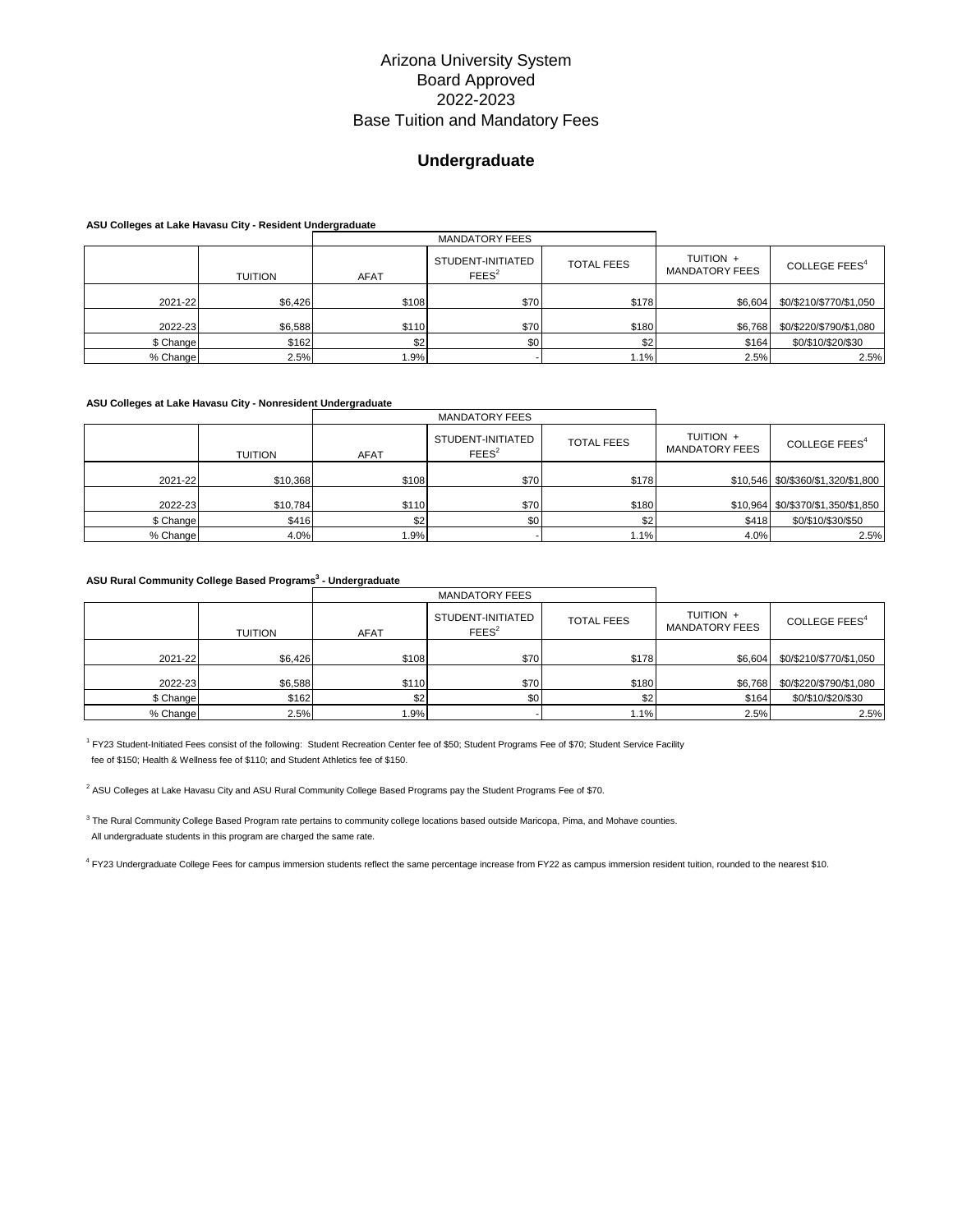### **Graduate**

#### **ASU (All Campuses) - Resident Graduate**

| ASU (All Callipuses) - Resident Graduate |                |                                                     |             |                                        |                   |                                    |  |
|------------------------------------------|----------------|-----------------------------------------------------|-------------|----------------------------------------|-------------------|------------------------------------|--|
|                                          |                |                                                     |             |                                        |                   |                                    |  |
|                                          | <b>TUITION</b> | <b>GRADUATE STUDENT</b><br>SUPPORT FEE <sup>1</sup> | <b>AFAT</b> | STUDENT-INITIATED<br>FEES <sup>2</sup> | <b>TOTAL FEES</b> | TUITION +<br><b>MANDATORY FEES</b> |  |
| 2021-22                                  | \$11,720       | \$250                                               | \$108       | \$530                                  | \$888             | \$12,608                           |  |
| 2022-23                                  | \$12,014       | \$260                                               | \$110       | \$530                                  | \$900             | \$12,914                           |  |
| \$ Change                                | \$294          | \$10                                                | \$2         | \$0                                    | \$12              | \$306                              |  |
| % Change                                 | 2.5%           | 4.0%                                                | .9%         |                                        | 1.4%              | 2.4%                               |  |

#### **ASU (All Campuses) - Nonresident Graduate**

|           |                |                                                     | <b>MANDATORY FEES</b> |                                        |                   |                                    |  |  |
|-----------|----------------|-----------------------------------------------------|-----------------------|----------------------------------------|-------------------|------------------------------------|--|--|
|           | <b>TUITION</b> | <b>GRADUATE STUDENT</b><br>SUPPORT FEE <sup>1</sup> | <b>AFAT</b>           | STUDENT-INITIATED<br>FEES <sup>2</sup> | <b>TOTAL FEES</b> | TUITION +<br><b>MANDATORY FEES</b> |  |  |
| 2021-22   | \$31,400       | \$250                                               | \$108                 | \$530                                  | \$888             | \$32,288                           |  |  |
| 2022-23   | \$32,656       | \$260                                               | \$110                 | \$530                                  | \$900             | \$33,556                           |  |  |
| \$ Change | \$1,256        | \$10                                                | \$2                   | \$0                                    | \$12              | \$1,268                            |  |  |
| % Change  | 4.0%           | 4.0%                                                | .9%                   |                                        | 1.4%              | 3.9%                               |  |  |

#### **ASU (All Campuses) - Graduate International**

|           |                |                                                     | <b>MANDATORY FEES</b> |                                        |                   |                                    |  |
|-----------|----------------|-----------------------------------------------------|-----------------------|----------------------------------------|-------------------|------------------------------------|--|
|           | <b>TUITION</b> | <b>GRADUATE STUDENT</b><br>SUPPORT FEE <sup>1</sup> | <b>AFAT</b>           | STUDENT-INITIATED<br>FEES <sup>2</sup> | <b>TOTAL FEES</b> | TUITION +<br><b>MANDATORY FEES</b> |  |
| 2021-22   | \$33,600       | \$250                                               | \$108                 | \$530                                  | \$888             | \$34,488                           |  |
| 2022-23   | \$35,280       | \$260                                               | \$110                 | \$530                                  | \$900             | \$36,180                           |  |
| \$ Change | \$1,680        | \$10                                                | \$2                   | \$0                                    | \$12              | \$1,692                            |  |
| % Change  | 5.0%           | 4.0%                                                | 1.9%                  |                                        | 1.4%              | 4.9%                               |  |

<sup>1</sup> FY23 Graduate Student Support Fees for campus immersion students reflect the same percentage increase from FY22 as campus immersion resident tuition, rounded to the nearest \$10.

<sup>2</sup> FY23 Student-Initiated Fees consist of the following: Student Recreation Center fee of \$50; Student Programs fee of \$50; Graduate & Professional

Student Association (GPSA) fee of \$20; Student Service Facility fee of \$150; Health & Wellness fee of \$110; and Student Athletics fee of \$150.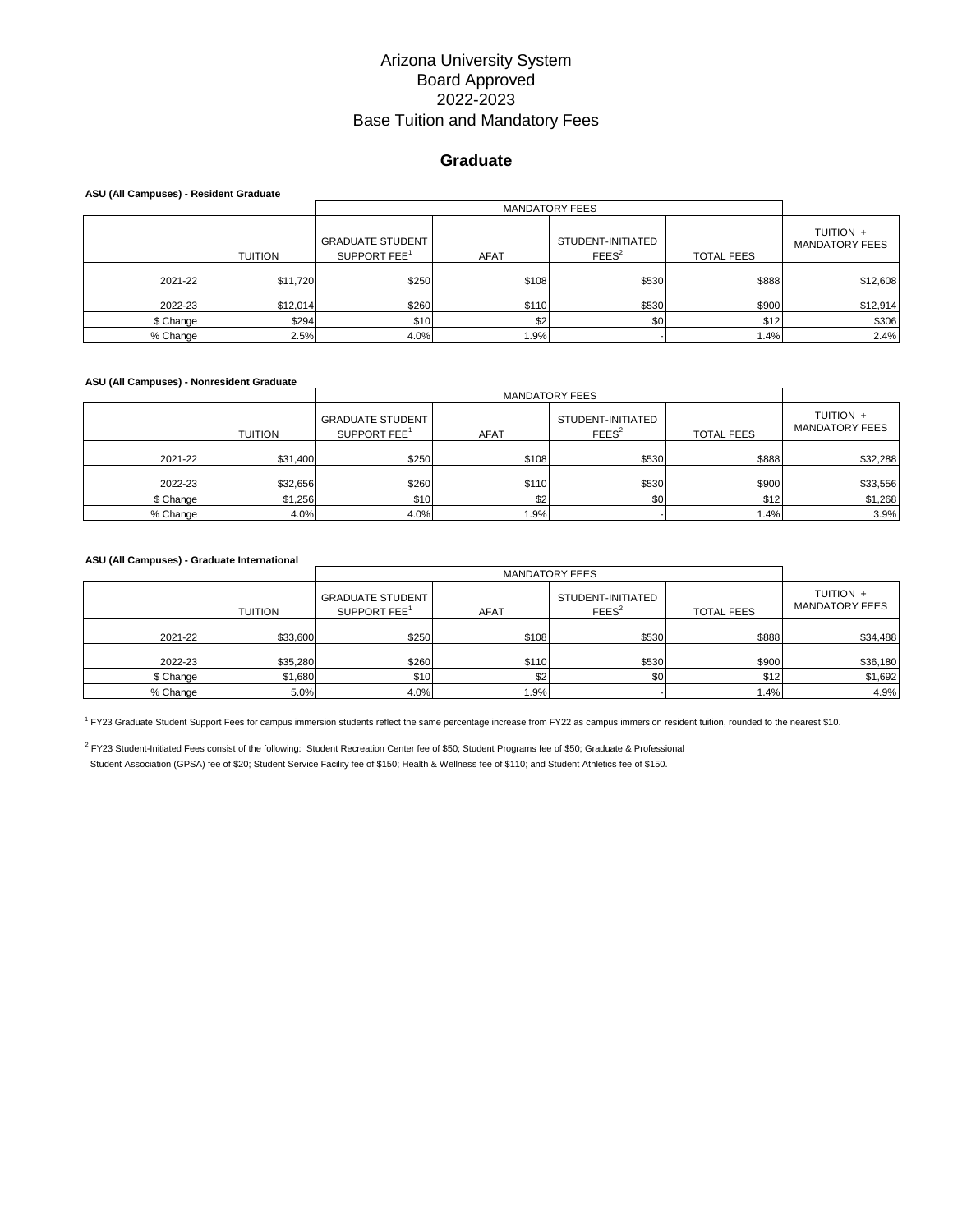# **Digital Immersion**

#### **ASU - Undergraduate**<sup>1</sup>

|           | <b>TUITION PER</b><br>CREDIT <sup>2</sup> | <b>COLLEGE FEE PER</b><br><b>CREDIT</b> |
|-----------|-------------------------------------------|-----------------------------------------|
| 2021-22   | \$541                                     | \$20/\$40/\$60/\$120                    |
| 2022-23   | \$552                                     | \$20/\$41/\$61/\$120                    |
| \$ Change | \$11                                      | \$0/\$1/\$1/\$0                         |
| % Change  |                                           | 2.0% 0.0%/2.0%/2.0%/0.0%                |

#### **ASU - Graduate**<sup>1</sup>

|           | <b>TUITION PER</b><br>CREDIT <sup>2</sup> | <b>GRADUATE</b><br><b>STUDENT SUPPORT</b><br>FEE PER CREDIT <sup>3</sup> |
|-----------|-------------------------------------------|--------------------------------------------------------------------------|
| 2021-22   | \$543                                     | N/A                                                                      |
| 2022-23   | \$554                                     | \$15                                                                     |
| \$ Change | \$1                                       |                                                                          |
| % Change  | 2.0%                                      |                                                                          |

<sup>1</sup> All online undergraduate and graduate students are charged a flat mandatory fee of \$110 for AFAT. All online graduate students are charged a flat student-initiated fee of \$20 for Graduate & Professional Student Association (GPSA).

 $^2$  Online base tuition for resident undergraduate students is capped at the resident undergraduate full-time immersion tuition rate per semester. Online base tuition for resident graduate students is capped at the resident graduate full-time immersion tuition rate per semester. Online base tuition for nonresident students is billed per credit hour with no cap.

<sup>3</sup> Effective Fall 2022, digital immersion graduate students will pay a graduate student support fee per credit hour. The graduate student support fee will replace class fees and student technology fees.

<sup>4</sup> FY23 Tiers 1-3 Undergraduate College Fees for digital immersion students reflect the same percentage increase from FY22 as digital immersion tuition, rounded to the nearest dollar.

Tier 1 was approved for a 2.0% increase, but the increase was negated when rounding to the nearest dollar, resulting in no change for FY23.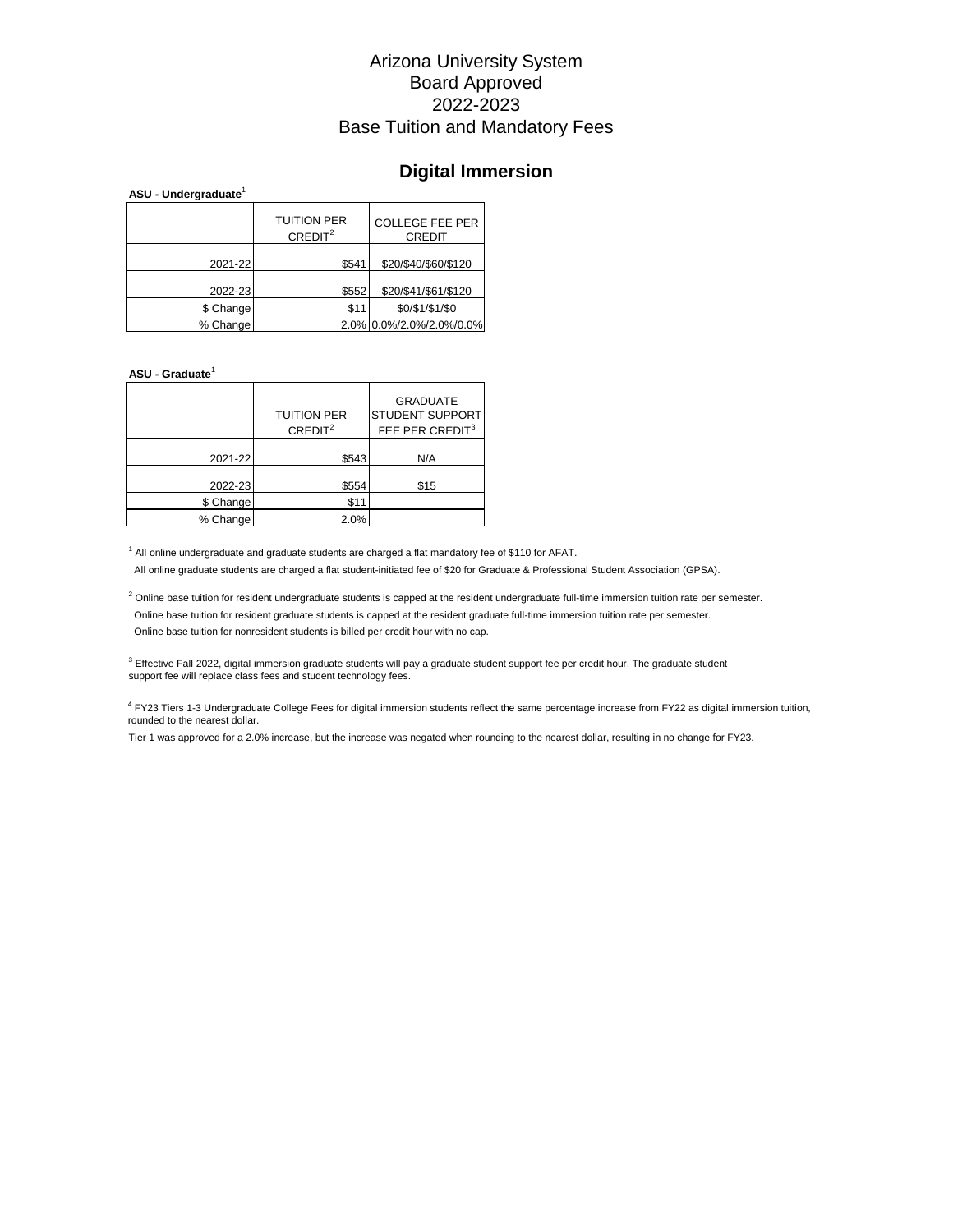# **Undergraduate**

#### **NAU Flagstaff - Resident Undergraduate - NEW STUDENTS STARTING FALL 2022 - PLEDGE (1st Yr)**

|           |                |             |                 |       |                       |          |                  |                   | <b>TUITION +</b> |                              |
|-----------|----------------|-------------|-----------------|-------|-----------------------|----------|------------------|-------------------|------------------|------------------------------|
|           |                |             |                 |       |                       |          |                  |                   | <b>MANDATORY</b> |                              |
|           | <b>TUITION</b> |             |                 |       | <b>MANDATORY FEES</b> |          |                  |                   | <b>FEES</b>      | <b>COLLEGE FEES</b>          |
|           |                |             | <b>STUDENT</b>  |       | <b>HEALTH &amp;</b>   | ATHLETIC | ASNAU &          |                   |                  |                              |
|           |                | <b>AFAT</b> | <b>ACTIVITY</b> |       | WELLNESS              | FEE      | <b>GREEN FEE</b> | <b>Total Fees</b> |                  |                              |
| 2021-22   | \$10,650       | \$84        | \$50            | \$336 | \$550                 | \$150    | \$76             | \$1,246           | \$11,896         |                              |
| 2022-23   | \$11,024       | \$87        | \$50            | \$336 | \$550                 | \$150    | \$76             | \$1,249           |                  | \$12,273 \$400/\$600/\$1,000 |
| \$ Change | \$374          | \$3         | \$0             | \$0   | \$0                   | \$0      | \$0              | \$3               | \$377            |                              |
| % Change  | 3.5%           | 3.6%        |                 |       |                       |          |                  | $0.2\%$           | 3.2%             |                              |

### **NAU Flagstaff - Resident Undergraduate - NON PLEDGE/NON DEGREE**

|           |                |             |                 |       |                       |                  |                    |                   | <b>TUITION +</b> |                             |
|-----------|----------------|-------------|-----------------|-------|-----------------------|------------------|--------------------|-------------------|------------------|-----------------------------|
|           |                |             |                 |       |                       |                  |                    |                   | <b>MANDATORY</b> |                             |
|           | <b>TUITION</b> |             |                 |       | <b>MANDATORY FEES</b> |                  |                    |                   | <b>FEES</b>      | <b>COLLEGE FEES</b>         |
|           |                |             | <b>STUDENT</b>  |       | <b>HEALTH &amp;</b>   | ATHLETIC         | <b>ASNAU &amp;</b> |                   |                  |                             |
|           |                | <b>AFAT</b> | <b>ACTIVITY</b> |       | WELLNESS              | FEE              | <b>GREEN FEE</b>   | <b>Total Fees</b> |                  |                             |
| 2021-22   | \$8,398        | \$84        | \$50            | \$336 | \$550                 | \$150            | \$76               | \$1,246           | \$9,644          |                             |
| 2022-23   | \$8,692        | \$87        | \$50            | \$336 | \$550                 | \$150            | \$76               | \$1,249           |                  | \$9,941 \$400/\$600/\$1,000 |
| \$ Change | \$294          | \$3         | \$0             | \$0   | \$0                   | \$0 <sub>1</sub> | \$0                | \$3               | \$297            |                             |
| % Change  | 3.5%           | 3.6%        |                 |       |                       |                  |                    | 0.2%              | 3.1%             |                             |

#### **NAU Statewide, Yuma, and Yavapai - Resident Undergraduate**

|           |                |             |                       |       |                     |            |                  |                   | TUITION +        |                             |
|-----------|----------------|-------------|-----------------------|-------|---------------------|------------|------------------|-------------------|------------------|-----------------------------|
|           |                |             |                       |       |                     |            |                  |                   | <b>MANDATORY</b> |                             |
|           | <b>TUITION</b> |             | <b>MANDATORY FEES</b> |       |                     |            |                  |                   |                  | <b>COLLEGE FEES</b>         |
|           |                |             | <b>STUDENT</b>        |       | <b>HEALTH &amp;</b> | ATHLETIC   | ASNAU &          |                   |                  |                             |
|           |                | <b>AFAT</b> | <b>ACTIVITY</b>       | IΤ    | WELLNESS            | <b>FEE</b> | <b>GREEN FEE</b> | <b>Total Fees</b> |                  |                             |
| 2021-22   | \$7,950        | \$79        |                       | \$336 |                     |            |                  | \$415             | \$8,365          |                             |
| 2022-23   | \$8,228        | \$82        |                       | \$336 |                     |            |                  | \$418             |                  | \$8,646 \$400/\$600/\$1,000 |
| \$ Change | \$278          | \$3         |                       | \$0   |                     |            |                  | \$3               | \$281            |                             |
| % Change  | 3.5%           | 3.8%        |                       |       |                     |            |                  | 0.7%              | 3.4%             |                             |

#### **NAU Flagstaff - Nonresident Undergraduate - NEW STUDENTS STARTING FALL 2022 - PLEDGE (1st Yr)**

|           |                |             |                 |       |                       |                  |                  |                   | <b>TUITION +</b> |                             |
|-----------|----------------|-------------|-----------------|-------|-----------------------|------------------|------------------|-------------------|------------------|-----------------------------|
|           |                |             |                 |       |                       |                  |                  |                   | <b>MANDATORY</b> |                             |
|           | <b>TUITION</b> |             |                 |       | <b>MANDATORY FEES</b> |                  |                  |                   | <b>FEES</b>      | <b>COLLEGE FEES</b>         |
|           |                |             | <b>STUDENT</b>  |       | <b>HEALTH &amp;</b>   | ATHLETIC         | ASNAU &          |                   |                  |                             |
|           |                | <b>AFAT</b> | <b>ACTIVITY</b> |       | WELLNESS              | FEE              | <b>GREEN FEE</b> | <b>Total Fees</b> |                  |                             |
| 2021-22   | \$25,396       | \$84        | \$50            | \$336 | \$550                 | \$150            | \$76             | \$1,246           | \$26.642         |                             |
| 2022-23   | \$26,286       | \$87        | \$50            | \$336 | \$550                 | \$150            | \$76             | \$1.249           |                  | \$27.535 \$600/\$900/\$1500 |
| \$ Change | \$890          | \$3         | \$0             | \$0   | \$0                   | \$0 <sub>1</sub> | \$0              | \$3               | \$893            |                             |
| % Change  | 3.5%           | 3.6%        |                 |       |                       |                  |                  | 0.2%              | 3.4%             |                             |

#### **NAU Flagstaff - Nonresident Undergraduate - NON PLEDGE/NON DEGREE**

|           |          |                  |                 |       |                       |                 |                  |                   | <b>TUITION +</b> |                             |
|-----------|----------|------------------|-----------------|-------|-----------------------|-----------------|------------------|-------------------|------------------|-----------------------------|
|           |          |                  |                 |       |                       |                 |                  |                   | <b>MANDATORY</b> |                             |
|           | TUITION  |                  |                 |       | <b>MANDATORY FEES</b> |                 |                  |                   | <b>FEES</b>      | <b>COLLEGE FEES</b>         |
|           |          |                  | <b>STUDENT</b>  |       | <b>HEALTH &amp;</b>   | <b>ATHLETIC</b> | ASNAU &          |                   |                  |                             |
|           |          | <b>AFAT</b>      | <b>ACTIVITY</b> | IT    | WELLNESS              | FEE             | <b>GREEN FEE</b> | <b>Total Fees</b> |                  |                             |
| 2021-22   | \$22,624 | \$84             | \$50            | \$336 | \$550                 | \$150           | \$76             | \$1,246           | \$23.870         |                             |
| 2022-23   | \$23,416 | \$87             | \$50            | \$336 | \$550                 | \$150           | \$76             | \$1,249           |                  | \$24,665 \$600/\$900/\$1500 |
| \$ Change | \$792    | \$3 <sub>1</sub> | \$0             | \$0   | \$0                   | \$0             | \$0              | \$3               | \$795            |                             |
| % Change  | 3.5%     | 3.6%             |                 |       |                       |                 |                  | 0.2%              | 3.3%             |                             |

#### **NAU Flagstaff - International Undergraduate - NEW STUDENTS STARTING FALL 2022 - PLEDGE (1st Yr)**

|           |          |             |                  |       |                       |                  |                  |                   | <b>TUITION +</b> |                             |
|-----------|----------|-------------|------------------|-------|-----------------------|------------------|------------------|-------------------|------------------|-----------------------------|
|           |          |             |                  |       |                       |                  |                  |                   | <b>MANDATORY</b> |                             |
|           | TUITION  |             |                  |       | <b>MANDATORY FEES</b> |                  |                  |                   | <b>FEES</b>      | <b>COLLEGE FEES</b>         |
|           |          |             | <b>STUDENT</b>   |       | <b>HEALTH &amp;</b>   | ATHLETIC         | ASNAU &          |                   |                  |                             |
|           |          | <b>AFAT</b> | <b>ACTIVITY</b>  |       | WELLNESS              | FEE              | <b>GREEN FEE</b> | <b>Total Fees</b> |                  |                             |
| 2021-22   | \$25,396 | \$84        | \$50             | \$336 | \$550                 | \$150            | \$76             | \$1.246           | \$26.642         |                             |
| 2022-23   | \$27,286 | \$87        | \$50             | \$336 | \$550                 | \$150            | \$76             | \$1,249           |                  | \$28,535 \$600/\$900/\$1500 |
| \$ Change | \$1,890  | \$3         | \$0 <sub>1</sub> | \$0   | \$0                   | \$0 <sub>1</sub> | \$0              | \$3               | \$1,893          |                             |
| % Change  | 7.4%     | 3.6%        |                  |       |                       |                  |                  | 0.2%              | 7.1%             |                             |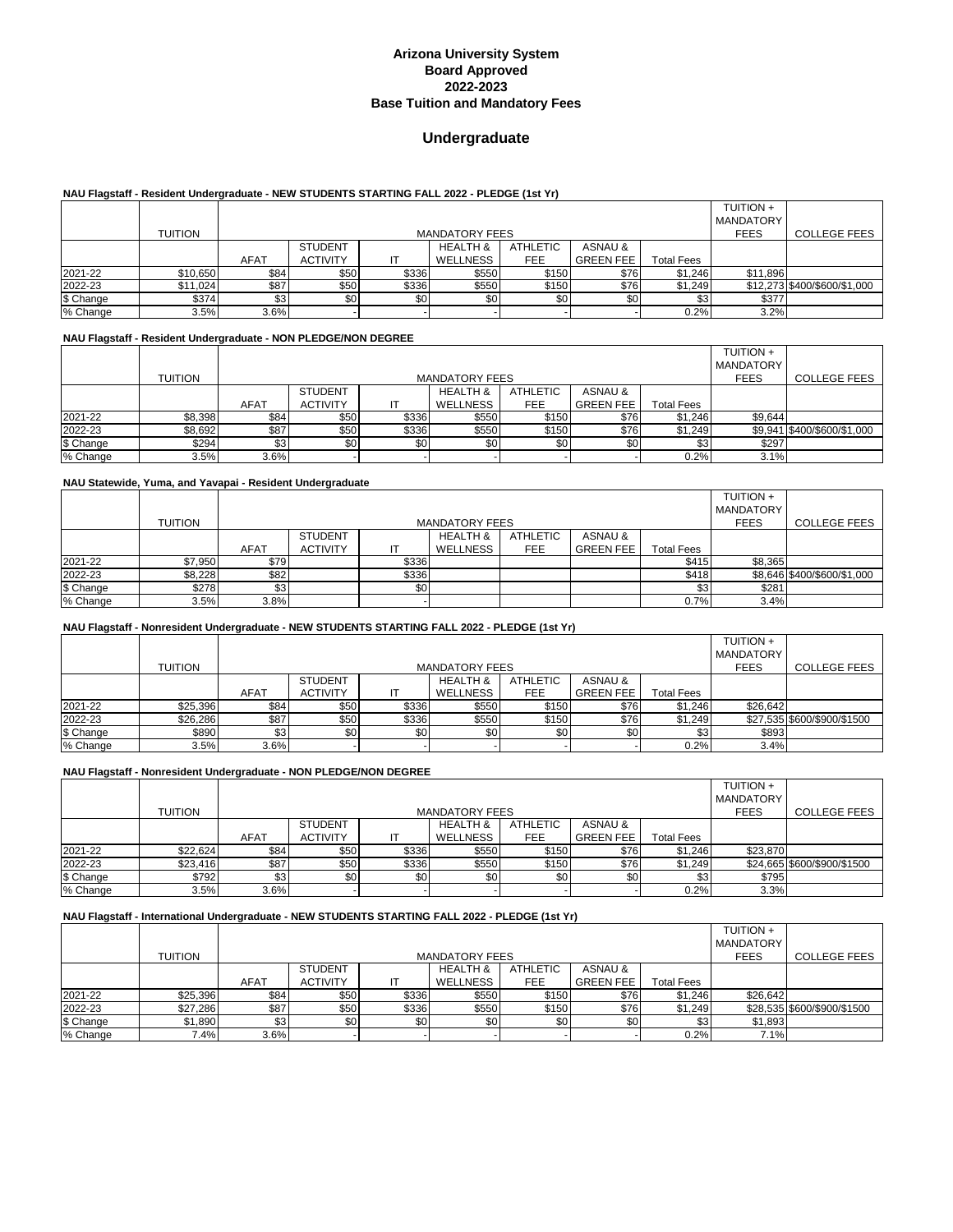### **Undergraduate**

### **NAU Flagstaff - International Undergraduate - NON PLEDGE/NON DEGREE**

|           |                |             |                 |       |                       |          |                  |                   | <b>TUITION +</b> |                             |
|-----------|----------------|-------------|-----------------|-------|-----------------------|----------|------------------|-------------------|------------------|-----------------------------|
|           |                |             |                 |       |                       |          |                  |                   | <b>MANDATORY</b> |                             |
|           | <b>TUITION</b> |             |                 |       | <b>MANDATORY FEES</b> |          |                  |                   | <b>FEES</b>      | <b>COLLEGE FEES</b>         |
|           |                |             | <b>STUDENT</b>  |       | <b>HEALTH &amp;</b>   | ATHLETIC | ASNAU &          |                   |                  |                             |
|           |                | <b>AFAT</b> | <b>ACTIVITY</b> |       | WELLNESS              | FEE      | <b>GREEN FEE</b> | <b>Total Fees</b> |                  |                             |
| 2021-22   | \$22,624       | \$84        | \$50            | \$336 | \$550                 | \$150    | \$76             | \$1,246           | \$23,870         |                             |
| 2022-23   | \$24,416       | \$87        | \$50            | \$336 | \$550                 | \$150    | \$76             | \$1,249           |                  | \$25,665 \$600/\$900/\$1500 |
| \$ Change | \$1,792        | \$3         | \$0             | \$0   | \$0                   | \$0      | \$0              | \$3               | \$1,795          |                             |
| % Change  | 7.9%           | 3.6%        |                 |       |                       |          |                  | 0.2%              | 7.5%             |                             |

### **NAU Statewide, Yuma, and Yavapai - Nonresident Undergraduate**

|           |         |             |                 |       |                       |            |                  |                   | <b>TUITION +</b> |                             |
|-----------|---------|-------------|-----------------|-------|-----------------------|------------|------------------|-------------------|------------------|-----------------------------|
|           |         |             |                 |       |                       |            |                  |                   | <b>MANDATORY</b> |                             |
|           | TUITION |             |                 |       | <b>MANDATORY FEES</b> |            |                  |                   | <b>FEES</b>      | <b>COLLEGE FEES</b>         |
|           |         |             | <b>STUDENT</b>  |       | <b>HEALTH &amp;</b>   | ATHLETIC   | ASNAU &          |                   |                  |                             |
|           |         | <b>AFAT</b> | <b>ACTIVITY</b> |       | WELLNESS              | <b>FEE</b> | <b>GREEN FEE</b> | <b>Total Fees</b> |                  |                             |
| 2021-22   | \$7,950 | \$79        |                 | \$336 |                       |            |                  | \$415             | \$8,365          |                             |
| 2022-23   | \$8,228 | \$82        |                 | \$336 |                       |            |                  | \$418             |                  | \$8,646 \$400/\$600/\$1,000 |
| \$ Change | \$278   | \$31        |                 | \$0   |                       |            |                  | \$3               | \$281            |                             |
| % Change  | 3.5%    | 3.8%        |                 |       |                       |            |                  | 0.7%              | 3.4%             |                             |

#### **NAU Online**

|           | Tuition per        |
|-----------|--------------------|
|           | <b>Credit Hour</b> |
|           |                    |
| 2021-22   | \$455              |
| 2022-23   | \$465              |
| \$ Change | \$10               |
| % Change  | 2.2%               |

#### **Personalized Learning**

|           | Subscription |
|-----------|--------------|
|           |              |
| 2021-22   | \$3,000      |
| 2022-23   | \$3,100      |
| \$ Change | \$100        |
| % Change  | 3.3%         |
|           |              |

### **Personalized Learning - Nursing**

|           | Subscription |
|-----------|--------------|
|           |              |
| 2021-22   | \$3,750      |
| 2022-23   | \$3,850      |
| \$ Change | \$100        |
| % Change  | 2.7%         |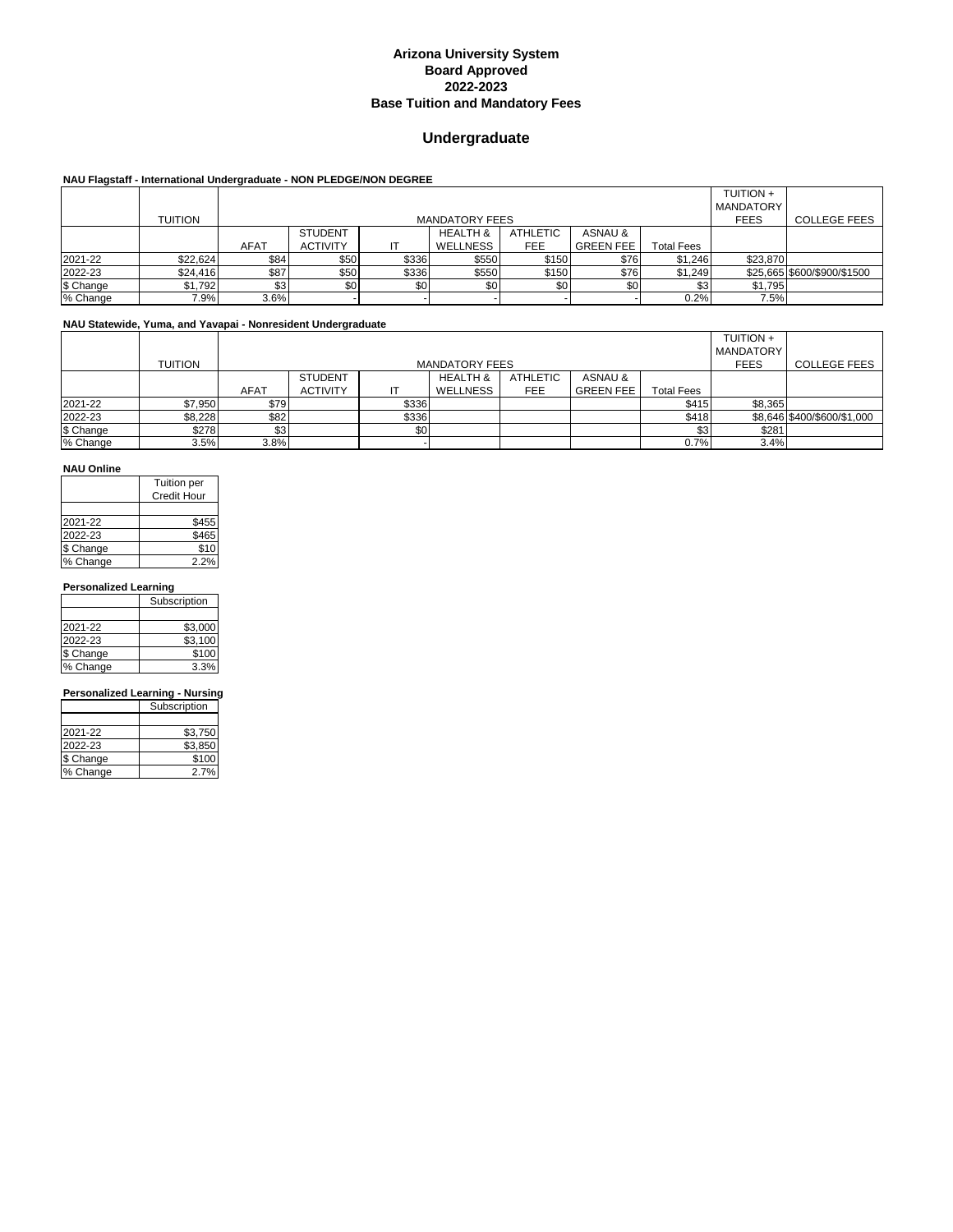### **Graduate**

| <b>NAU Flagstaff - Resident Graduate</b> |          |             |                       |       |                     |                 |                  |                   |                                      |  |  |
|------------------------------------------|----------|-------------|-----------------------|-------|---------------------|-----------------|------------------|-------------------|--------------------------------------|--|--|
|                                          |          |             |                       |       |                     |                 |                  |                   | <b>TUITION +</b><br><b>MANDATORY</b> |  |  |
|                                          |          |             |                       |       |                     |                 |                  |                   |                                      |  |  |
|                                          | TUITION  |             | <b>MANDATORY FEES</b> |       |                     |                 |                  |                   |                                      |  |  |
|                                          |          |             | <b>STUDENT</b>        |       | <b>HEALTH &amp;</b> | <b>ATHLETIC</b> | ASNAU &          |                   |                                      |  |  |
|                                          |          | <b>AFAT</b> | <b>ACTIVITY</b>       |       | <b>WELLNESS</b>     | FEE             | <b>GREEN FEE</b> | <b>Total Fees</b> |                                      |  |  |
| 2021-22                                  | \$11,004 | <b>\$84</b> | \$50                  | \$336 | \$550               | \$150           | \$76             | \$1,246           | \$12,250                             |  |  |
| 2022-23                                  | \$11,390 | \$87        | \$50                  | \$336 | \$550               | \$150           | \$76             | \$1,249           | \$12,639                             |  |  |
| \$ Change                                | \$386    | \$3         | \$0                   | \$0   | \$0 <sub>1</sub>    | \$0             | \$0              | \$3               | \$389                                |  |  |
| % Change                                 | 3.5%     | 3.6%        |                       |       |                     |                 |                  | 0.2%              | 3.2%                                 |  |  |

#### **NAU Flagstaff - Nonresident Graduate**

|           |          |      |                       |       |                     |                 |                  |            | <b>TUITION +</b> |  |  |
|-----------|----------|------|-----------------------|-------|---------------------|-----------------|------------------|------------|------------------|--|--|
|           |          |      |                       |       |                     |                 |                  |            | <b>MANDATORY</b> |  |  |
|           | TUITION  |      | <b>MANDATORY FEES</b> |       |                     |                 |                  |            |                  |  |  |
|           |          |      | <b>STUDENT</b>        |       | <b>HEALTH &amp;</b> | <b>ATHLETIC</b> | ASNAU &          |            |                  |  |  |
|           |          | AFAT | <b>ACTIVITY</b>       |       | <b>WELLNESS</b>     | FEE             | <b>GREEN FEE</b> | Total Fees |                  |  |  |
| 2021-22   | \$26,994 | \$84 | \$50                  | \$336 | \$550               | \$150           | \$76             | \$1,246    | \$28,240         |  |  |
| 2022-23   | \$27,940 | \$87 | \$50                  | \$336 | \$550               | \$150           | \$76             | \$1.249    | \$29,189         |  |  |
| \$ Change | \$946    | \$3  | \$0                   | \$0   | \$0                 | \$0             | \$0              | \$3        | \$949            |  |  |
| % Change  | 3.5%     | 3.6% |                       |       |                     |                 |                  | 0.2%       | 3.4%             |  |  |

#### **NAU Flagstaff - International Graduate**

|           |          |             |                       |       |                     |                 |                  |                   | <b>TUITION +</b><br><b>MANDATORY</b> |  |  |
|-----------|----------|-------------|-----------------------|-------|---------------------|-----------------|------------------|-------------------|--------------------------------------|--|--|
|           | TUITION  |             | <b>MANDATORY FEES</b> |       |                     |                 |                  |                   |                                      |  |  |
|           |          |             | <b>STUDENT</b>        |       | <b>HEALTH &amp;</b> | <b>ATHLETIC</b> | ASNAU &          |                   |                                      |  |  |
|           |          | <b>AFAT</b> | <b>ACTIVITY</b>       |       | <b>WELLNESS</b>     | <b>FEE</b>      | <b>GREEN FEE</b> | <b>Total Fees</b> |                                      |  |  |
| 2021-22   | \$26,994 | \$84        | \$50                  | \$336 | \$550               | \$150           | \$76             | \$1.246           | \$28,240                             |  |  |
| 2022-23   | \$28,940 | \$87        | \$50                  | \$336 | \$550               | \$150           | \$76             | \$1,249           | \$30,189                             |  |  |
| \$ Change | \$1,946  | \$3         | \$0                   | \$0   | \$0 <sub>0</sub>    | \$0             | \$0              | \$3               | \$1,949                              |  |  |
| % Change  | 7.2%     | 3.6%        |                       |       |                     |                 |                  | 0.2%              | 6.9%                                 |  |  |

### **NAU Statewide, Yuma, and Yavapai - Resident Graduate**

|           | <b>TUITION</b> |             |                 |       | <b>MANDATORY FEES</b> |                 |                  |            | <b>TUITION +</b><br>MANDATORY<br><b>FEES</b> |
|-----------|----------------|-------------|-----------------|-------|-----------------------|-----------------|------------------|------------|----------------------------------------------|
|           |                |             | <b>STUDENT</b>  |       | <b>HEALTH &amp;</b>   | <b>ATHLETIC</b> | ASNAU &          |            |                                              |
|           |                | <b>AFAT</b> | <b>ACTIVITY</b> |       | <b>WELLNESS</b>       | <b>FEE</b>      | <b>GREEN FEE</b> | Total Fees |                                              |
| 2021-22   | \$10,596       | \$79        |                 | \$336 |                       |                 |                  | \$415      | \$11,011                                     |
| 2022-23   | \$10,968       | \$82        |                 | \$336 |                       |                 |                  | \$418      | \$11,386                                     |
| \$ Change | \$372          | \$3         |                 | \$0   |                       |                 |                  | \$3        | \$375                                        |
| % Change  | 3.5%           | 3.8%        |                 |       |                       |                 |                  | 0.7%       | 3.4%                                         |

### **NAU Statewide, Yuma, & Yavapai - Nonresident Graduate**

|           |                |             |                 |       |                       |                 |                  |                   | <b>TUITION +</b><br>MANDATORY |
|-----------|----------------|-------------|-----------------|-------|-----------------------|-----------------|------------------|-------------------|-------------------------------|
|           | <b>TUITION</b> |             |                 |       | <b>MANDATORY FEES</b> |                 |                  |                   | <b>FEES</b>                   |
|           |                |             | <b>STUDENT</b>  |       | <b>HEALTH &amp;</b>   | <b>ATHLETIC</b> | ASNAU &          |                   |                               |
|           |                | <b>AFAT</b> | <b>ACTIVITY</b> |       | <b>WELLNESS</b>       | <b>FEE</b>      | <b>GREEN FEE</b> | <b>Total Fees</b> |                               |
| 2021-22   | \$25,992       | \$79        |                 | \$336 |                       |                 |                  | \$415             | \$26,407                      |
| 2022-23   | \$26,902       | \$82        |                 | \$336 |                       |                 |                  | \$418             | \$27,320                      |
| \$ Change | \$910          | \$3         |                 | \$0   |                       |                 |                  | \$3               | \$913                         |
| % Change  | 3.5%           | 3.8%        |                 |       |                       |                 |                  | 0.7%              | 3.5%                          |

#### **NAU Online**

| Tuition per |  |  |  |  |  |  |  |
|-------------|--|--|--|--|--|--|--|
| Credit Hour |  |  |  |  |  |  |  |
|             |  |  |  |  |  |  |  |
| \$575       |  |  |  |  |  |  |  |
| \$585       |  |  |  |  |  |  |  |
| \$10        |  |  |  |  |  |  |  |
|             |  |  |  |  |  |  |  |
|             |  |  |  |  |  |  |  |

#### **Personalized Learning**

|           | Subscription |  |  |  |  |
|-----------|--------------|--|--|--|--|
|           |              |  |  |  |  |
| 2021-22   | \$3,000      |  |  |  |  |
| 2022-23   | \$3,100      |  |  |  |  |
| \$ Change | \$100        |  |  |  |  |
| % Change  | 3.3%         |  |  |  |  |

**Personalized Learning - Nursing** 

|           | Subscription |
|-----------|--------------|
|           |              |
| 2021-22   | \$3.750      |
| 2022-23   | \$3.850      |
| \$ Change | \$100        |
| % Change  | 27%          |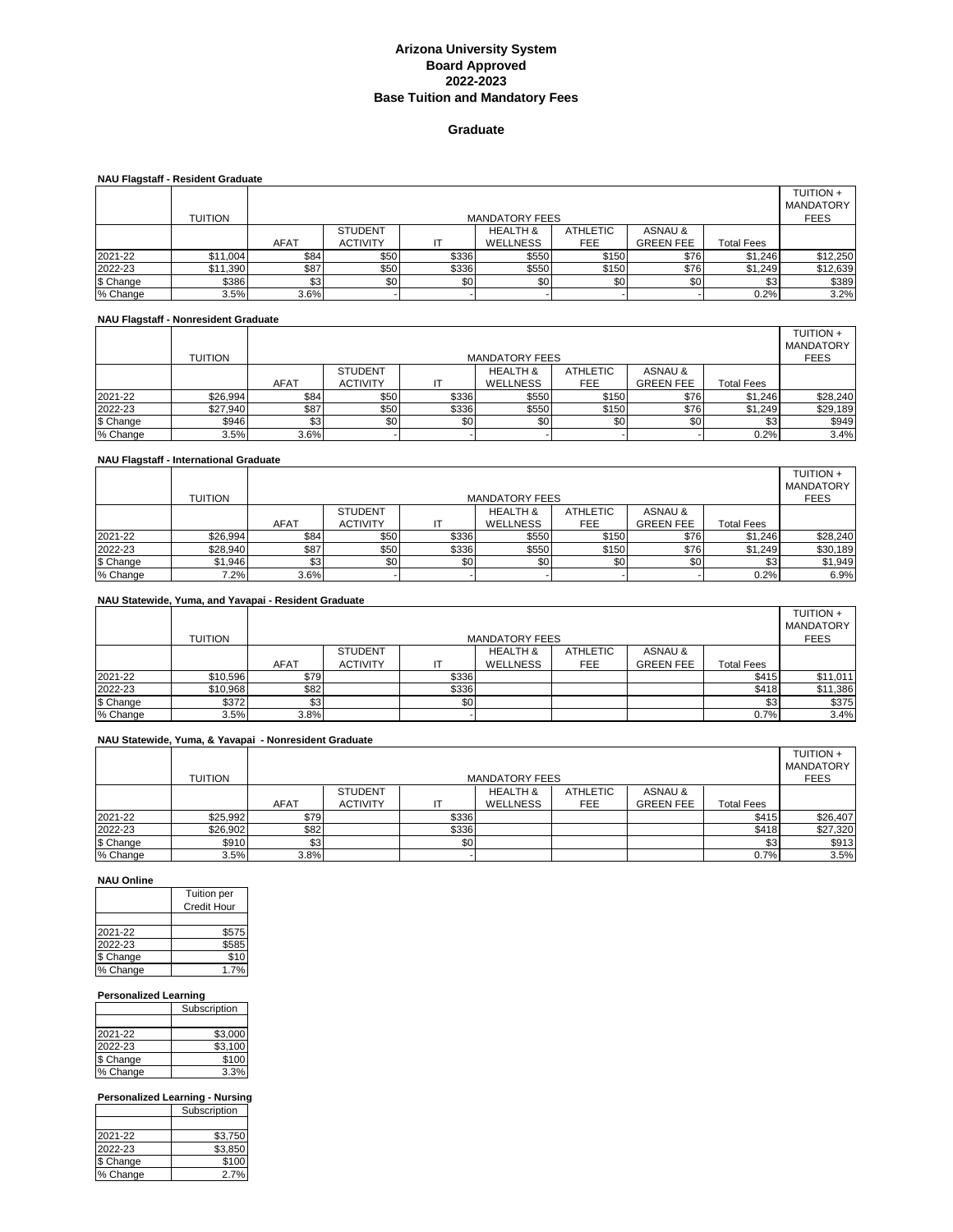# **Undergraduate**

**University of Arizona 2022-23 Tuition and Mandatory Fees - UNDERGRADUATE**

# **UA Main - Resident Undergraduate - NEW STUDENTS STARTING FALL 2022 - GUARANTEE (1st Yr)**

|           | <b>TUITION</b> |             | <b>MANDATORY</b><br><b>MANDATORY FEES</b> |          |                 |                         |                  |            |          |  |  |  |  |
|-----------|----------------|-------------|-------------------------------------------|----------|-----------------|-------------------------|------------------|------------|----------|--|--|--|--|
|           |                |             | <b>STUDENT</b>                            |          |                 |                         |                  |            |          |  |  |  |  |
|           |                | <b>AFAT</b> | INITIATED <sup>1</sup>                    | LIB TECH | <b>STU SVCS</b> | <b>HEALTH &amp; REC</b> | <b>ATHLETICS</b> | Total Fees |          |  |  |  |  |
| 2021-22   | \$11,299       | \$112       | \$105                                     | \$535    | \$150           | \$425                   | \$100            | \$1,427    | \$12,726 |  |  |  |  |
| 2022-23   | \$11,525       | \$115       | \$105                                     | \$535    | \$285           | \$600                   | \$100            | \$1,740    | \$13,265 |  |  |  |  |
| \$ Change | \$226          | \$3         | \$0                                       |          | \$135           | \$175                   | \$0              | \$313      | \$539    |  |  |  |  |
| % Change  | 2.0%           | 2.7%        |                                           |          | 90.0%           | 41.2%                   |                  | 21.9%      | 4.2%     |  |  |  |  |

### **UA Main - Resident Undergraduate - CONTINUING STUDENTS/NON GUARANTEE**

|           | <b>TUITION</b> |       | <b>MANDATORY FEES</b> |          |                 |                          |                  |                   |          |  |  |
|-----------|----------------|-------|-----------------------|----------|-----------------|--------------------------|------------------|-------------------|----------|--|--|
|           |                |       | <b>STUDENT</b>        |          |                 |                          |                  |                   |          |  |  |
|           |                | AFAT  | <b>INITIATED</b>      | LIB TECH | <b>STU SVCS</b> | <b>HEALTH &amp; RECI</b> | <b>ATHLETICS</b> | <b>Total Fees</b> |          |  |  |
| 2021-22   | \$10,990       | \$109 | \$95                  | \$535    | \$150           | \$425                    | \$100            | \$1,414           | \$12,404 |  |  |
| 2022-23   | \$11,210       | \$112 | \$95                  | \$535    | \$285           | \$600                    | \$100            | \$1,727           | \$12,937 |  |  |
| \$ Change | \$220          | \$3   | \$0                   | \$0      | \$135           | \$175                    | \$0              | \$313             | \$533    |  |  |
| % Change  | 2.0%           | 2.8%  |                       |          | 90.0%           | 41.2%                    |                  | 22.1%             | 4.3%     |  |  |

### **UA Main - Nonresident Undergraduate - NEW STUDENTS STARTING FALL 2022 - GUARANTEE (1st Yr)**

|           | <b>TUITION</b> |             | <b>MANDATORY FEES</b>  |          |                 |                         |                  |            |          |  |  |  |
|-----------|----------------|-------------|------------------------|----------|-----------------|-------------------------|------------------|------------|----------|--|--|--|
|           |                |             | <b>STUDENT</b>         |          |                 |                         |                  |            |          |  |  |  |
|           |                | <b>AFAT</b> | INITIATED <sup>1</sup> | LIB TECH | <b>STU SVCS</b> | <b>HEALTH &amp; REC</b> | <b>ATHLETICS</b> | Total Fees |          |  |  |  |
| 2021-22   | \$35.821       | \$112       | \$105                  | \$535    | \$150           | \$425                   | \$100            | \$1.427    | \$37,248 |  |  |  |
| 2022-23   | \$37,827       | \$115       | \$105                  | \$535    | \$285           | \$600                   | \$100            | \$1,740    | \$39,567 |  |  |  |
| \$ Change | \$2,006        | \$3         | \$0                    | \$0      | \$135           | \$175                   | \$0              | \$313      | \$2,319  |  |  |  |
| % Change  | 5.6%           | 2.7%        |                        |          | 90.0%           | 41.2%                   |                  | 21.9%      | 6.2%     |  |  |  |

#### **UA Main - Nonresident Undergraduate - CONTINUING STUDENTS/NON GUARANTEE**

|           | <b>TUITION</b> | <b>MANDATORY</b><br><b>MANDATORY FEES</b> |                  |                  |                 |                         |                  |                   |          |  |
|-----------|----------------|-------------------------------------------|------------------|------------------|-----------------|-------------------------|------------------|-------------------|----------|--|
|           |                |                                           | <b>STUDENT</b>   |                  |                 |                         |                  |                   |          |  |
|           |                | <b>AFAT</b>                               | <b>INITIATED</b> | LIB TECH         | <b>STU SVCS</b> | <b>HEALTH &amp; REC</b> | <b>ATHLETICS</b> | <b>Total Fees</b> |          |  |
| 2021-22   | \$33,739       | \$109                                     | \$95             | \$535            | \$150           | \$425                   | \$100            | \$1.414           | \$35,153 |  |
| 2022-23   | \$35,628       | \$112                                     | \$95             | \$535            | \$285           | \$600                   | \$100            | \$1.727           | \$37,355 |  |
| \$ Change | \$1,889        | \$3                                       | \$0              | \$0 <sub>1</sub> | \$135           | \$175                   | \$0              | \$313             | \$2,202  |  |
| % Change  | 5.6%           | 2.8%                                      |                  |                  | 90.0%           | 41.2%                   |                  | 22.1%             | 6.3%     |  |

# **Sierra Vista Campus & Associated Additional Locations - Resident Undergraduate - NEW STUDENTS STARTING FALL 2022 - GUARANTEE (1st Yr)<sup>2</sup>**

|           | <b>TUITION</b> |             | <b>MANDATORY</b><br><b>MANDATORY FEES</b> |          |                 |                         |                  |                   |         |  |  |  |
|-----------|----------------|-------------|-------------------------------------------|----------|-----------------|-------------------------|------------------|-------------------|---------|--|--|--|
|           |                |             | <b>STUDENT</b>                            |          |                 |                         |                  |                   |         |  |  |  |
|           |                | <b>AFAT</b> | <b>INITIATED</b>                          | LIB TECH | <b>STU SVCS</b> | <b>HEALTH &amp; REC</b> | <b>ATHLETICS</b> | <b>Total Fees</b> |         |  |  |  |
| 2021-22   | \$9,226        | \$92        | \$16                                      | \$399    | \$80            |                         |                  | \$587             | \$9,813 |  |  |  |
| 2022-23   | \$9,411        | \$94        | \$16                                      | \$399    | \$0             |                         |                  | \$509             | \$9,920 |  |  |  |
| \$ Change | \$185          | \$2         | \$0                                       | \$0      | $-$ \$80        |                         |                  | $-$78$            | \$107   |  |  |  |
| % Change  | 2.0%           | 2.2%        |                                           |          | $-100.0%$       |                         |                  | $-13.3%$          | 1.1%    |  |  |  |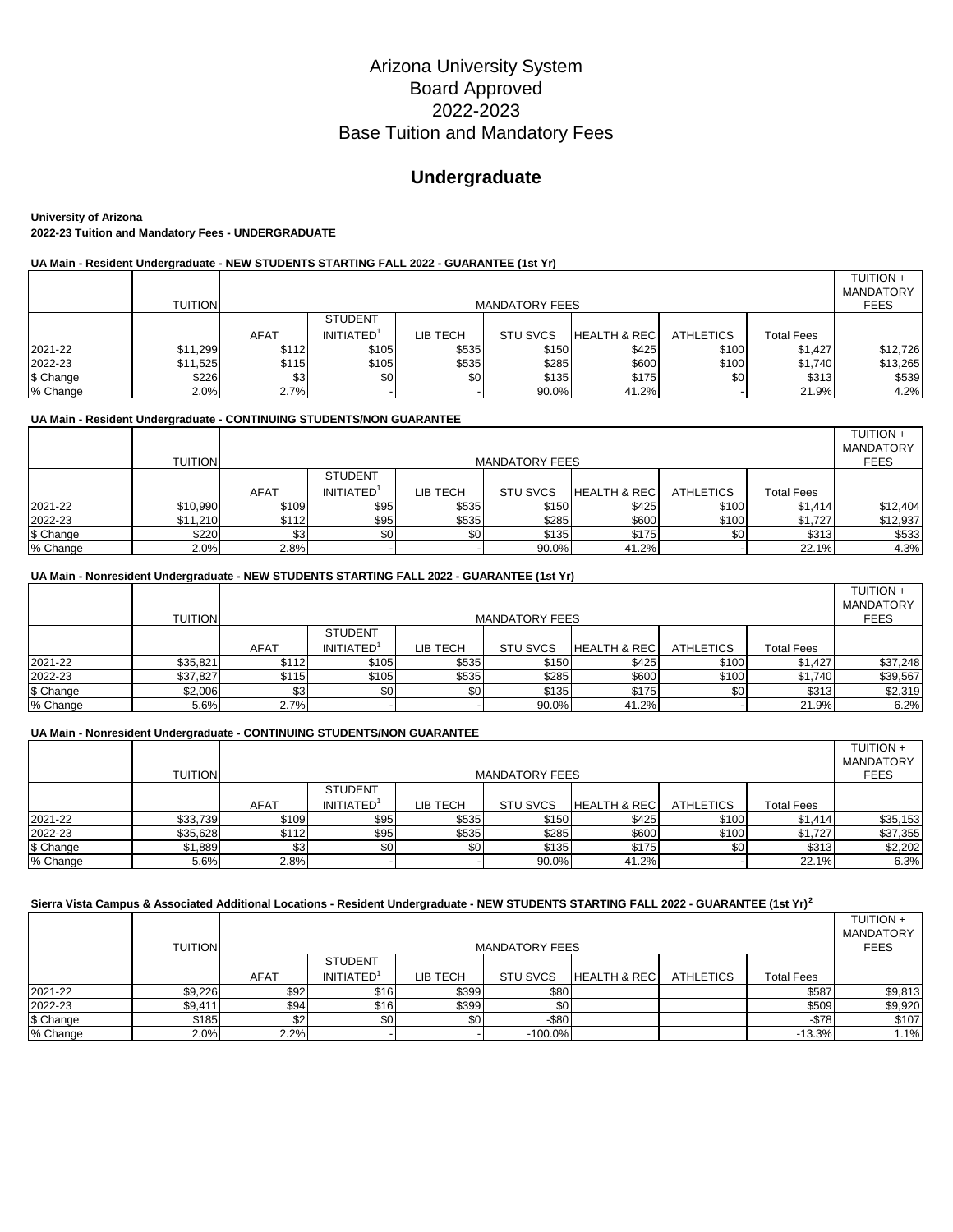# **Undergraduate**

# **Sierra Vista Campus & Associated Additional Locations - Resident Undergraduate - CONTINUING STUDENTS/NON GUARANTEE<sup>2</sup>**

|           | <b>TUITION</b> |             | <b>MANDATORY</b><br><b>MANDATORY FEES</b> |          |                 |                         |                  |                   |         |  |  |  |
|-----------|----------------|-------------|-------------------------------------------|----------|-----------------|-------------------------|------------------|-------------------|---------|--|--|--|
|           |                |             | <b>STUDENT</b>                            |          |                 |                         |                  |                   |         |  |  |  |
|           |                | <b>AFAT</b> | <b>INITIATED</b>                          | LIB TECH | <b>STU SVCS</b> | <b>HEALTH &amp; REC</b> | <b>ATHLETICS</b> | <b>Total Fees</b> |         |  |  |  |
| 2021-22   | \$8,719        | \$87        | \$6                                       | \$399    | \$80            |                         |                  | \$572             | \$9,291 |  |  |  |
| 2022-23   | \$8,893        | \$88        | \$6                                       | \$399    | \$0             |                         |                  | \$493             | \$9,386 |  |  |  |
| \$ Change | \$174          |             | \$0                                       | \$0      | $-$ \$80        |                         |                  | $-$79$            | \$95    |  |  |  |
| % Change  | 2.0%           | 1.1%        |                                           |          | $-100.0%$       |                         |                  | $-13.8%$          | 1.0%    |  |  |  |

### **Sierra Vista Campus & Associated Additional Locations - Nonresident Undergraduate - NEW STUDENTS STARTING FALL 2022 - GUARANTEE (1st Yr)<sup>2</sup>**

|           | <b>TUITION</b> |      | <b>MANDATORY</b><br><b>MANDATORY FEES</b> |          |                 |                         |                  |                   |          |  |  |  |  |
|-----------|----------------|------|-------------------------------------------|----------|-----------------|-------------------------|------------------|-------------------|----------|--|--|--|--|
|           |                |      | <b>STUDENT</b>                            |          |                 |                         |                  |                   |          |  |  |  |  |
|           |                | AFAT | INITIATED <sup>1</sup>                    | LIB TECH | <b>STU SVCS</b> | <b>HEALTH &amp; REC</b> | <b>ATHLETICS</b> | <b>Total Fees</b> |          |  |  |  |  |
| 2021-22   | \$35,821       | \$92 | \$16                                      | \$399    | \$80            |                         |                  | \$587             | \$36,408 |  |  |  |  |
| 2022-23   | \$35,821       | \$94 | \$16                                      | \$399    | \$0             |                         |                  | \$509             | \$36,330 |  |  |  |  |
| \$ Change | \$0            | \$2  | \$0                                       | \$0      | $-$ \$80        |                         |                  | $-$78$            | $-$78$   |  |  |  |  |
| % Change  | 0%             | 2.2% |                                           |          | $-100.0%$       |                         |                  | $-13.3%$          | $-0.2%$  |  |  |  |  |

#### **Sierra Vista Campus & Associated Additional Locations - Nonresident Undergraduate - CONTINUING STUDENTS/NON GUARANTEE<sup>2</sup>**

|           | <b>TUITION</b> |             | MANDATORY<br><b>MANDATORY FEES</b> |          |                 |                          |                  |                   |             |  |  |  |
|-----------|----------------|-------------|------------------------------------|----------|-----------------|--------------------------|------------------|-------------------|-------------|--|--|--|
|           |                |             | <b>STUDENT</b>                     |          |                 |                          |                  |                   | <b>FEES</b> |  |  |  |
|           |                | <b>AFAT</b> | <b>INITIATED</b>                   | LIB TECH | <b>STU SVCS</b> | <b>HEALTH &amp; RECI</b> | <b>ATHLETICS</b> | <b>Total Fees</b> |             |  |  |  |
| 2021-22   | \$33,739       | \$87        | \$6                                | \$399    | \$80            |                          |                  | \$572             | \$34,311    |  |  |  |
| 2022-23   | \$33,739       | \$88        | \$6                                | \$399    | \$Ο             |                          |                  | \$493             | \$34,232    |  |  |  |
| \$ Change |                | \$1         | \$0                                | \$0      | $-$ \$80        |                          |                  | $-$79$            | $-$79$      |  |  |  |
| % Change  | 0%             | 1.1%        |                                    |          | $-100.0%$       |                          |                  | $-13.8%$          | $-0.2%$     |  |  |  |

<sup>1</sup>Student Initiated includes: Sustainability Fee, Wildcat Event Board Fee, Rec Center Program Fee, Rec Center Bond Fee, Media Fee and New Student Fee. New Student Fee is only applied to students classified as Freshmen.

 $^2$ Sierra Vista campus students are no longer charged the Student Service fee as of Spring 2022.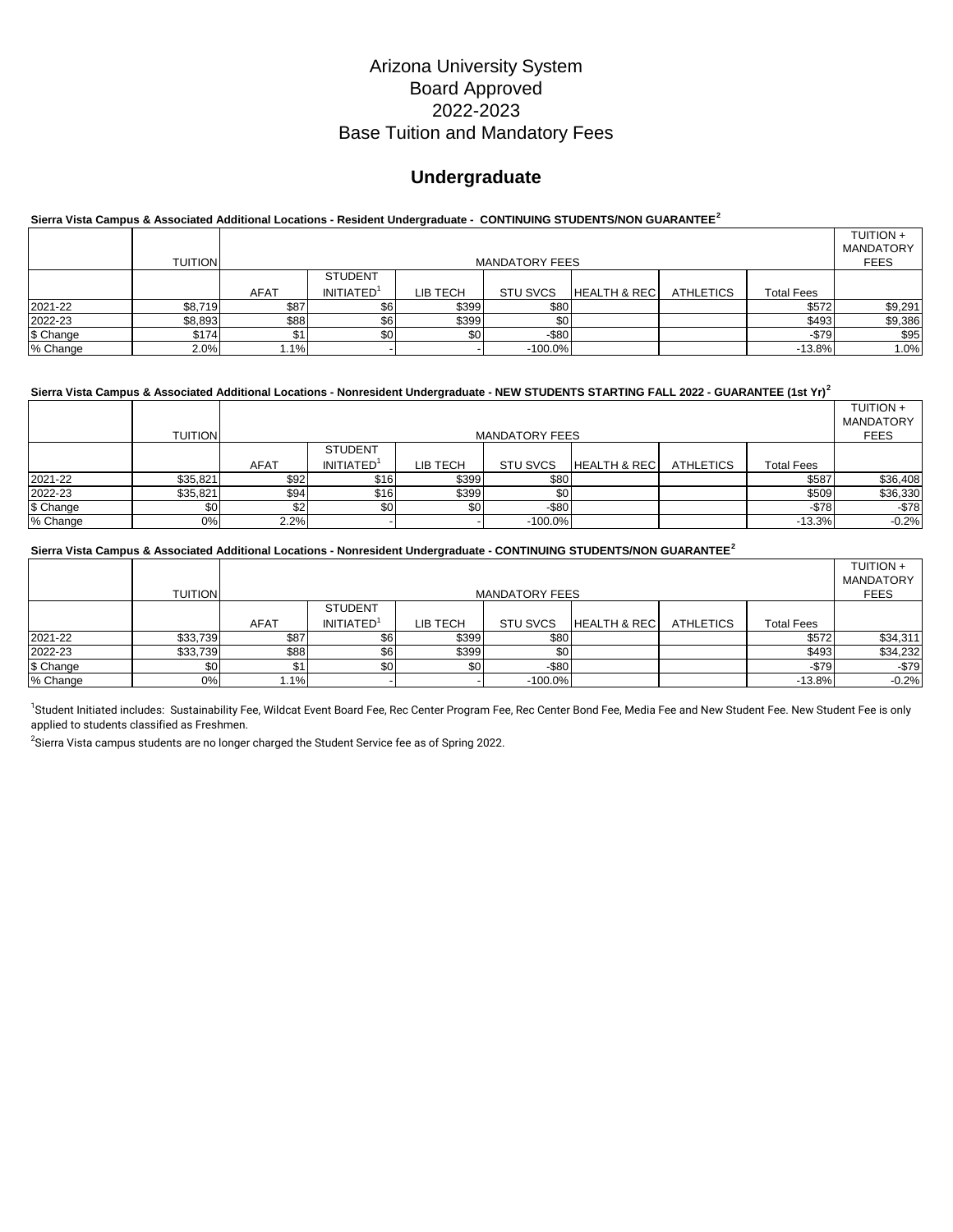# **Graduate**

#### **University of Arizona 2022-23 Tuition and Mandatory Fees - GRADUATE**

|  | <b>UA Main - Resident Graduate</b> |
|--|------------------------------------|
|  |                                    |

|           | <b>TUITION</b> |             | <b>MANDATORY FEES</b>              |          |                 |                         |                  |                   |          |  |  |
|-----------|----------------|-------------|------------------------------------|----------|-----------------|-------------------------|------------------|-------------------|----------|--|--|
|           |                | <b>AFAT</b> | <b>STUDENT</b><br><b>INITIATED</b> | LIB TECH | <b>STU SVCS</b> | <b>HEALTH &amp; REC</b> | <b>ATHLETICS</b> | <b>Total Fees</b> |          |  |  |
| 2021-22   | \$12,106       | \$109       | \$85                               | \$535    | \$150           | \$425                   | \$50             | \$1,354           | \$13,460 |  |  |
| 2022-23   | \$12,348       | \$112       | \$85                               | \$535    | \$285           | \$600                   | \$50             | \$1,667           | \$14,015 |  |  |
| \$ Change | \$242          | \$3         | \$0                                | \$0      | \$135           | \$175                   | \$0 <sub>1</sub> | \$313             | \$555    |  |  |
| % Change  | 2.0%           | 2.8%        |                                    |          | 90.0%           | 41.2%                   |                  | 23.1%             | 4.1%     |  |  |

### **UA Main - Nonresident Graduate**

|           | <b>TUITION</b>   |             | <b>MANDATORY FEES</b> |          |                 |                         |                  |                   |          |  |  |  |
|-----------|------------------|-------------|-----------------------|----------|-----------------|-------------------------|------------------|-------------------|----------|--|--|--|
|           |                  |             | <b>STUDENT</b>        |          |                 |                         |                  |                   |          |  |  |  |
|           |                  | <b>AFAT</b> | <b>INITIATED</b>      | LIB TECH | <b>STU SVCS</b> | <b>HEALTH &amp; REC</b> | <b>ATHLETICS</b> | <b>Total Fees</b> |          |  |  |  |
| 2021-22   | \$32,290         | \$109       | \$85                  | \$535    | \$150           | \$425                   | \$50             | \$1,354           | \$33,644 |  |  |  |
| 2022-23   | \$32,290         | \$112       | \$85                  | \$535    | \$285           | \$600                   | \$50             | \$1,667           | \$33,957 |  |  |  |
| \$ Change | \$0 <sub>1</sub> | \$3         | \$0                   | \$0      | \$135           | \$175                   | \$0              | \$313             | \$313    |  |  |  |
| % Change  | 0%               | 2.8%        |                       |          | 90.0%           | 41.2%                   |                  | 23.1%             | 0.9%     |  |  |  |

### **UA Colleges of Medicine - Resident Tucson - New Students starting Fall 2022**

|           | <b>TUITION</b> |             | <b>MANDATORY FEES</b> |          |                 |                         |                  |                   |          |  |  |  |
|-----------|----------------|-------------|-----------------------|----------|-----------------|-------------------------|------------------|-------------------|----------|--|--|--|
|           |                |             | <b>STUDENT</b>        |          |                 |                         |                  |                   |          |  |  |  |
|           |                | <b>AFAT</b> | <b>INITIATED</b>      | LIB TECH | <b>STU SVCS</b> | <b>HEALTH &amp; REC</b> | <b>ATHLETICS</b> | <b>Total Fees</b> |          |  |  |  |
| 2021-22   | \$34,588       | \$109       | \$85                  | \$535    | \$150           | \$425                   | \$50             | \$1,354           | \$35,942 |  |  |  |
| 2022-23   | \$36,075       | \$112       | \$85                  | \$535    | \$285           | \$600                   | \$50             | \$1,667           | \$37,742 |  |  |  |
| \$ Change | \$1,487        | \$3         | \$0                   | \$0      | \$135           | \$175                   | \$0              | \$313             | \$1,800  |  |  |  |
| % Change  | 4.3%           | 2.8%        |                       |          | 90.0%           | 41.2%                   |                  | 23.1%             | 5.0%     |  |  |  |

### **UA Colleges of Medicine - Nonresident Tucson - New Students starting Fall 2022**

|           | <b>TUITION</b> |             | <b>MANDATORY FEES</b>                    |          |                 |                         |                  |                   |          |  |  |  |
|-----------|----------------|-------------|------------------------------------------|----------|-----------------|-------------------------|------------------|-------------------|----------|--|--|--|
|           |                | <b>AFAT</b> | <b>STUDENT</b><br>INITIATED <sup>1</sup> | LIB TECH | <b>STU SVCS</b> | <b>HEALTH &amp; REC</b> | <b>ATHLETICS</b> | <b>Total Fees</b> |          |  |  |  |
| 2021-22   | \$54,722       | \$109       | \$85                                     | \$535    | \$150           | \$425                   | \$50             | \$1,354           | \$56,076 |  |  |  |
| 2022-23   | \$55,269       | \$112       | \$85                                     | \$535    | \$285           | \$600                   | \$50             | \$1,667           | \$56,936 |  |  |  |
| \$ Change | \$547          | \$3         | \$0                                      | \$0      | \$135           | \$175                   | \$0              | \$313             | \$860    |  |  |  |
| % Change  | 1.0%           | 2.8%        |                                          |          | 90.0%           | 41.2%                   |                  | 23.1%             | 1.5%     |  |  |  |

#### **UA Colleges of Medicine - Resident Phoenix - New Students starting Fall 2022**

|           | <b>TUITION</b> |             | <b>MANDATORY FEES</b>  |          |                 |                         |                  |                   |          |  |  |  |
|-----------|----------------|-------------|------------------------|----------|-----------------|-------------------------|------------------|-------------------|----------|--|--|--|
|           |                |             | <b>STUDENT</b>         |          |                 |                         |                  |                   |          |  |  |  |
|           |                | <b>AFAT</b> | INITIATED <sup>1</sup> | LIB TECH | <b>STU SVCS</b> | <b>HEALTH &amp; REC</b> | <b>ATHLETICS</b> | <b>Total Fees</b> |          |  |  |  |
| 2021-22   | \$34,588       | \$109       | \$26                   | \$535    | \$150           |                         |                  | \$820             | \$35,408 |  |  |  |
| 2022-23   | \$36,075       | \$112       | \$26                   | \$535    | \$150           |                         |                  | \$823             | \$36,898 |  |  |  |
| \$ Change | \$1,487        | აა          | \$0                    | \$0      | \$0             |                         |                  | \$3               | \$1,490  |  |  |  |
| % Change  | 4.3%           | 2.8%        |                        |          |                 |                         |                  | 0.4%              | 4.2%     |  |  |  |

### **UA Colleges of Medicine - Nonresident Phoenix - New Students starting Fall 2022**

|           | <b>TUITION</b> |             | <b>MANDATORY FEES</b>  |          |                 |                         |                  |                   |          |  |  |  |  |
|-----------|----------------|-------------|------------------------|----------|-----------------|-------------------------|------------------|-------------------|----------|--|--|--|--|
|           |                |             | <b>STUDENT</b>         |          |                 |                         |                  |                   |          |  |  |  |  |
|           |                | <b>AFAT</b> | INITIATED <sup>1</sup> | LIB TECH | <b>STU SVCS</b> | <b>HEALTH &amp; REC</b> | <b>ATHLETICS</b> | <b>Total Fees</b> |          |  |  |  |  |
|           |                |             |                        |          |                 |                         |                  |                   |          |  |  |  |  |
| 2021-22   | \$54,722       | \$109       | \$26                   | \$535    | \$150           |                         |                  | \$820             | \$55,542 |  |  |  |  |
| 2022-23   | \$55,269       | \$112       | \$26                   | \$535    | \$150           |                         |                  | \$823             | \$56,092 |  |  |  |  |
| \$ Change | \$547          | \$3         | \$0                    | \$0      | \$0             |                         |                  | \$3               | \$550    |  |  |  |  |
| % Change  | 1.0%           | 2.8%        |                        |          |                 |                         |                  | 0.4%              | 1.0%     |  |  |  |  |